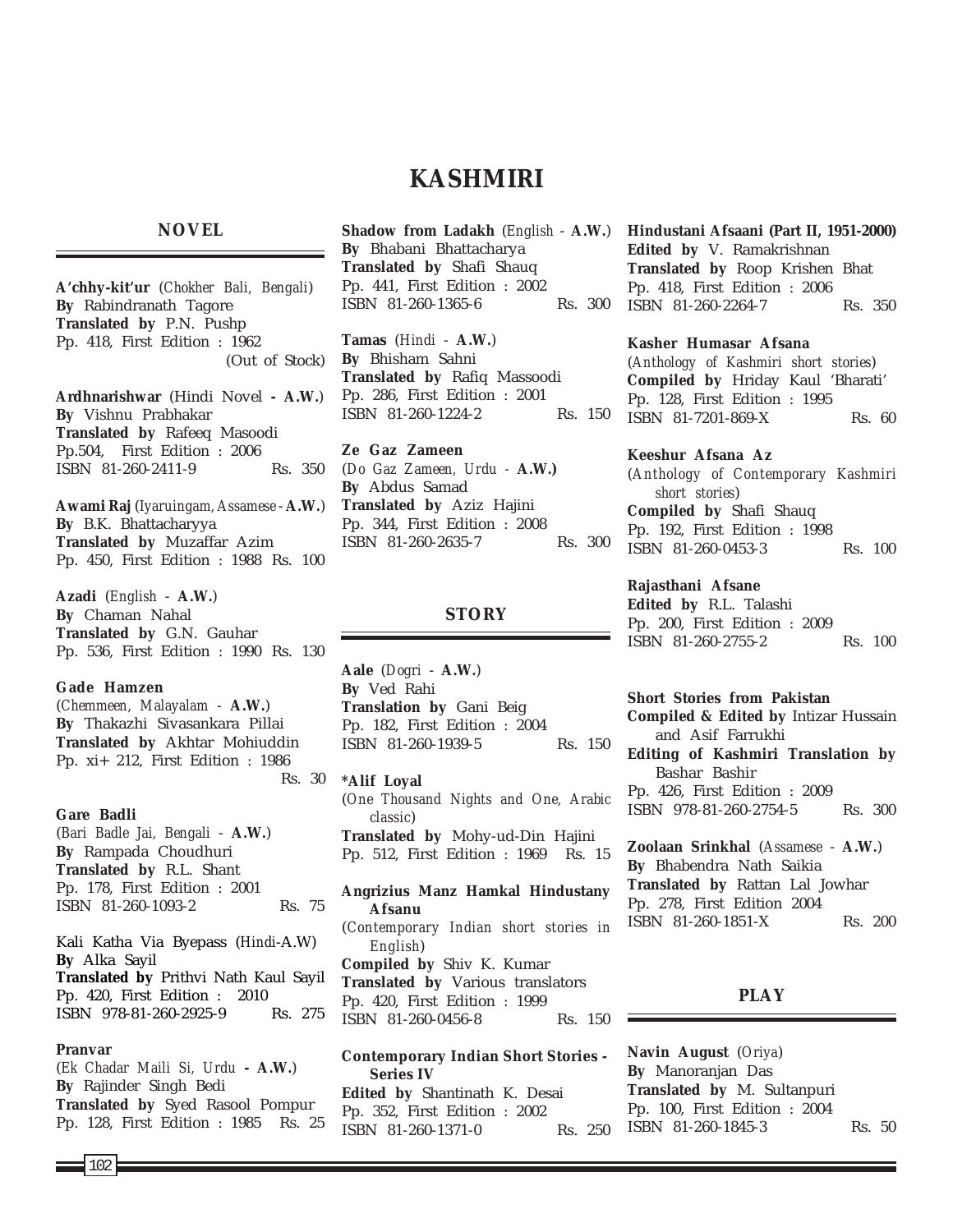**Oak Angy Natak** (*Anthology of one act plays*) **Compiled by** Moti Lal Kemmu Pp. 312, First Edition : 1997 ISBN 81-260-0249-2 Rs. 150 **Oedipus** (*Greek classic*) **By** Sophocles **Translated by** Naji Munawar Pp. 154, First Edition : 1999 ISBN 81-260-0694-3 Rs. 60 **Othello** (*English*) **By** Shakespeare **Translated by** Ghulam Nabi Naazir Pp. 184 First Edition : 1990 Rs. 65 **Thuj** (*The Wild Duck, Norwegian*) **By** Ibsen **Translated by** Somnath Zutshi Pp. xvi+218, First Edition : 1962 (Out of Stock) **Tre'Naat'ak** (*Three plays of Tagore*) **Translated by**Amin Kamil, Ali Mohammed Lone, Noor Mohammed Roshan

Pp. 264, First Edition : 1962 (Out of Stock)

**Tshaay** (*Ghosts, Norwegian*) **By** Ibsen **Translated by** Akhtar Mohiuddin Pp. xvi+160, First Edition : 1962 (Out of Stock)

# **POETRY**

**Aalam Ha Kari Yaad Azad Azad** *(Patriotic songs)* **Compiled by** G.R. Hasrat Gadda Pp. 238, First Edition : 2006 Rs. 250 ISBN 81-260-2263-9

**Anthology of Kashmiri Leelas Ed. by** Rattan Lal Pp. 308, First Edition : 2005 ISBN 81-260-1986-7 Rs. 200

**Gul-e-Bakawali Tr.** Lasa Khan Fida Pp. 206 First Edition : 2002 ISBN 81-260-1377-X Rs. 50 **Ham-kal Shair** (*Anthology of contemporary Kashmiri Poetry*) **Compiled by** Ghulam Nabi Naazir Pp. 148 First Edition : 1990 Rs. 50

**Kashiren Luka Batan Hund Intikhab**

(*A selection of Kashmiri Folk-songs*) **By** Shad Ramzan Pp. 133 First Edition : 1997 ISBN 81-260-0181-X Rs. 60

**Kashur Shairi Hund Intikhab** *(Anthology of Post-Independence Kashmiri Poetry)* **Edited by** Hamidi Kashmiri and Bashar Bashir Pp. 325 First Edition : 2006 ISBN 81-260-2868-X Rs. 300

**Kashur Shoeyiree-Intikhaab** (*Anthology of Kashmiri Poetry*) **Edited by** Mohy-ud-Din Hajini Pp. 330 First Edition : 1960 Rs. 10

# **MAKERS OF INDIAN LITERATURE**

**Abdul Ahad Zargar** (*Kashmiri writer*) **By** Gulam Mohammad Shad Pp. 84 First Edition : 1998 ISBN 81-260-0176-3 Rs. 25

**Abdul Haq** (*Urdu writer*) **By** Mukhtar-ud-din Ahmed **Translated by** G.N. Naazir Pp. 28 First Edition : 1987 Rs. 15

**Abdul Sattar Ranjoor** (*Kashmiri writer*) **By** Syed Rasool Pompur Pp. 152 First Edition : 1996 ISBN 81-260-0177-1 Rs. 15

**Abdur Rahim Aama** (*Kashmiri writer*) **By** Marghoob Banihali Pp. 136 First Edition : 1998 ISBN 81-260-0617-X Rs. 25

**Ahmad Batwari** (*Kashmiri sufi poet*) **By** Mehfooza Jan Pp. 84 First Edition : 1998 ISBN 81-260-0452-5 Rs. 25 **Ali Mohammad Lone** (*Kashmiri writer*) **By** Majeed Muzmar Pp. 112 First Edition : 1998 ISBN 81-260-0563-7 Rs. 25

**Asad Mir** (*Kashmiri writer*) **By** Majrooh Rashid Pp. 72 First Edition : 1998 ISBN 81-260-0457-6 Rs. 25

**Bankimchandra Chatterjee** (*Bengali novelist*) **By** S.C. Sengupta **Translated by** Ghulam Nabi Gauhar Pp. 92 First Edition : 1992 ISBN 81-7201-385-X Rs. 15

**Chaman Lal Chaman** (*Kashmiri writer*) **By** Syed Rasool Pompur Pp. 128 First Edition : 1998 ISBN 81-260-0458-4 Rs. 25

**Fazil Kashmiri** (*Kashmiri author*) **By** Farooz Fayyaz Pp. 156 First Edition : 2010 ISBN 978-81-260-2862-7 Rs. 40

**Ghalib** (*Urdu poet*) **By** M. Mujeeb **Translated by** Marghoob Banihali Pp. 158 First Edition : 1985 Rs. 25

**Ghulam Nabi Dilsoz** (*Kashmiri writer*) **By** Nishat Ansari Pp. 80 First Edition : 1998 ISBN 81-260-0531-9 Rs. 25

**Jigar Moradabadi** (*Urdu poet*) **By** Mohd. Ziauddin Ansari **Translated by** Nishat Ansari Pp. 156 First Edition : 1994 ISBN 81-7201-678-6 Rs. 15

**Kabir** (*Hindi saint-poet*) **By** Prabhakar Machawe **Translated by** Shad Ramzan Pp. 112 First Edition : 1987 Rs. 15

**Kalhana** (*Sanskrit writer*) **By** Som Nath Dhar **Translated by** Ghulam Nabi Naazir Pp. 152 First Edition : 1989 Rs. 15

**Kazi Nazrul Islam** (*Bengali poet*) **By** Gopal Haldar **Translated by** Marghoob Banihali Pp. 144 First Edition : 1993 Rs. 15

103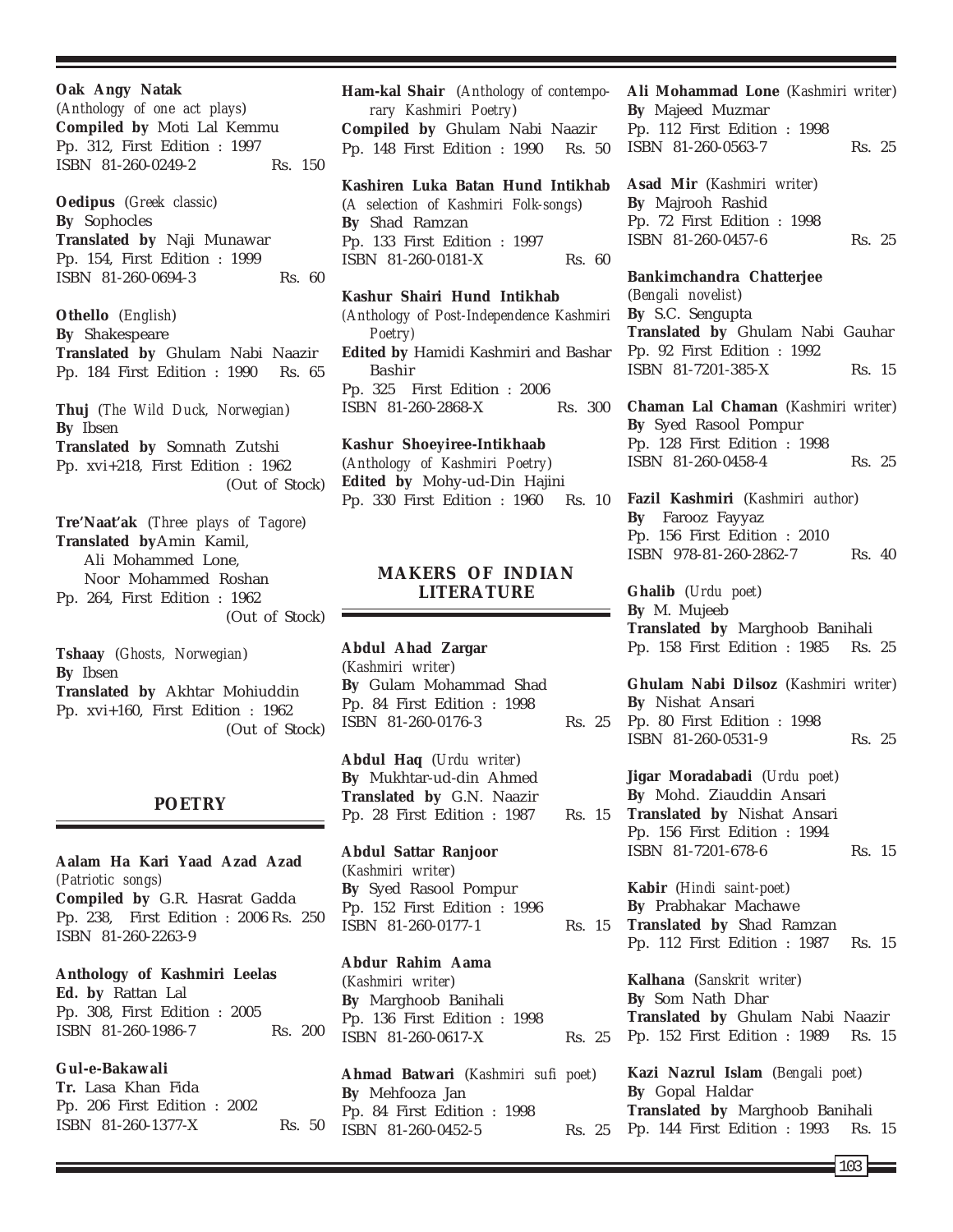**Khazir Malik Safayee** (*Kashmiri writer*) **By** Shad Ramzan Pp. 100 First Edition : 1992 ISBN 81-7201-377-9 Rs. 15 **Khwaja Ghulam Rasool Kamgar** (*Kashmiri writer*) **By** Marghoob Banihali Pp. 68, First Edition : 1998 ISBN 81-260-0454-1 Rs. 25 **Kshemendra** (*Hindi writer*) **By** B.M. Chaturvedi **Translated by** Chaman Lal Raina Pp. 98, First Edition : 1989 Rs. 15 **Lakhman Koul Bulbul** (*Kashmiri writer*) **By** Gulshan Majeed Pp. 94, First Edition : 1996 ISBM 81-260-0192-5 Rs. 15 **Lala Aargami** (*Kashmiri writer*) **By** G.H. Takseen Pp. 108, First Edition : 2002 ISBN 81-260-1375-3 Rs. 25 **Lassa Khan Fida** (*Kashmiri writer*) **By** Majrooh Rashid Pp. 76, First Edition : 1996 ISBN 81-260-0235-2 Rs. 15 **Maqbool Shah Kralwari** (*Kashmiri writer*) **By** Mohd. Yusuf Taing Pp. 64, First Edition : 1995 ISBN 81-7201-788-X Rs. 15 **Maulvi M. Anwar Shupyani By** G.M. Shad Pp. 102, First Edition : 2001 ISBN 81-260-1360-5 Rs. 25 **Mir Anis By** Ali Jawwed Zaidi **Translated by** Mishal Sultanpuri Pp. 208, First Edition : 2010 ISBN 978-81-260-2929-7 Rs. 40 **Mohammad Subhan Bhagat** (*Kashmiri writer*) **By** Gh. Nabi Aatash Pp. 96, First Edition : 2000 ISBN 81-260-1089-4 Rs. 25 **Mohiuddin Hajni** (*Kashmiri writer*)

**By** Nishat Ansari Pp. 110, First Edition : 1996 ISBN 81-260-0175-5 Rs. 15 **Naima Saad** *(Kasmiri writer)* **By** Mehfooza jan Pp. 76, First Edition : 2004 ISBN 81-260-1940-9 Rs. 25

**Nammalvar** (*Tamil Mystic poet*) **By** A. Srinivasa Raghavan **Translated by** Avtar Krishan Razdan Pp. 136, First Edition : 2000 ISBN 81-260-1088-6 Rs. 25

**Parmanand** (*Kashmiri writer*) **By** Rattan Talashi Pp. 96, First Edition : 1995 ISBN 81-7201-789-8 Rs. 15

**Peer Mohiuddin Miskeen By** Mohd. Ayub Betab Pp. 66, First Edition : 2002 ISBN 81-260-1361-3 Rs. 25

**Premchand** (*Hindi novelist and storywriter*) **By** Prakash Chandra Gupta **Translated by** Shyam Lal Pardesi Pp. 104, First Edition : 1990 Rs. 15

**Prithvi Nath Pusph** (*Kashmiri writer*) **By** Syed Rasool Pompur Pp. 120, First Edition : 1999 ISBN 81-260-0618-8 Rs. 25

**Rahim Sahib Sopori** (*Kashmiri poet*) **By** M. Amin Shakeeb Pp. 184, First Edition : 2000 ISBN 81-260-1090-8 Rs. 25

**Rahman Dar** (*Kashmiri poet*) **By** Basher Bashir Pp. 96, First Edition : 2003 ISBN 81-260-1744-9 Rs. 25

**Rahul Sankrityayan** (*Hindi writer*) **By** Prabhakar Machwe **Translated by** Arjan Dev Majboor Pp. 72, First Edition : 1992 ISBN 81-7201-386-8 Rs. 15

**Ramdhari Singh Dinkar By** Vijendra Narain Singh **Translated by** Ravinder Ravi Pp. 216, First Edition : 2010 ISBN 978-81-260-3007-1 Rs. 40

**Rasa Javidani** (*Kashmiri writer*) **By** Marghoob Banihali Pp. 106, First Edition : 1993 ISBN 81-7201-479-1

**Ratan Nath Sarshar** (*Urdu novelist*) **By** Qamar Rais **Translated by** Mohd. Zaman Azurdah Pp. 96, First Edition : 1987 Rs. 15

**S. Radhakrishnan (***Philosopher & Statesman***) By** Prema Nanadkumar **Translated by** Piarey Hatesh

Pp. 194, First Edition : 2000 ISBN 81-260-0619-6 Rs. 25

**Samad Mir** (*Kashmiri poet*) **By** Motilal Saqi Pp. 92, First Edition : 1988 Rs. 15

**Sarojini Naidu** (*Indo-English poetess*) **By** Padmini Sengupta **Translated by** Marghoob Banihali Pp. 168, First Edition : 1994 ISBN 81-7201-638-7 Rs. 15

**Sarvanand Koul 'Premi'** (*Kashmiri poet)* **By** Rattan Lal Shant Pp. 106, First Edition : 2009 ISBN 81-260-2437-7 Rs. 40

**Shah Kalander By** Mehfooza Jan Pp. 84, First Edition : 2000 ISBN 81-260-1094-0 Rs. 25

**Shamas Faqeer** (*Kashmiri sufi poet*) **By** Shamasuddin Ahmed Pp. 114, First Edition : 2001 ISBN 81-260-1293-5 Rs. 25

**Siyaramsharan Gupta** (*Hindi writer*) **By** Prem Shankar **Translated by** Piarey Hatash Pp. 112, First Edition : 1996 ISBN 81-7201-977-7 Rs. 15

**Sri Aurobindo** (*Philospher & poet*) **By** Manoj Das **Translated by** Mohd. Zaman Azurdah Pp. 114, First Edition : 1992 ISBN 81-7201-317-5 Rs. 15

**Vemana** (*Telugu poer*) **By** V.R. Narla **Translated by** Shahnaz Rashid Pp. 144, First Edition : 2002 Rs. 15 ISBN 81-260-1376-1 Rs. 25

104